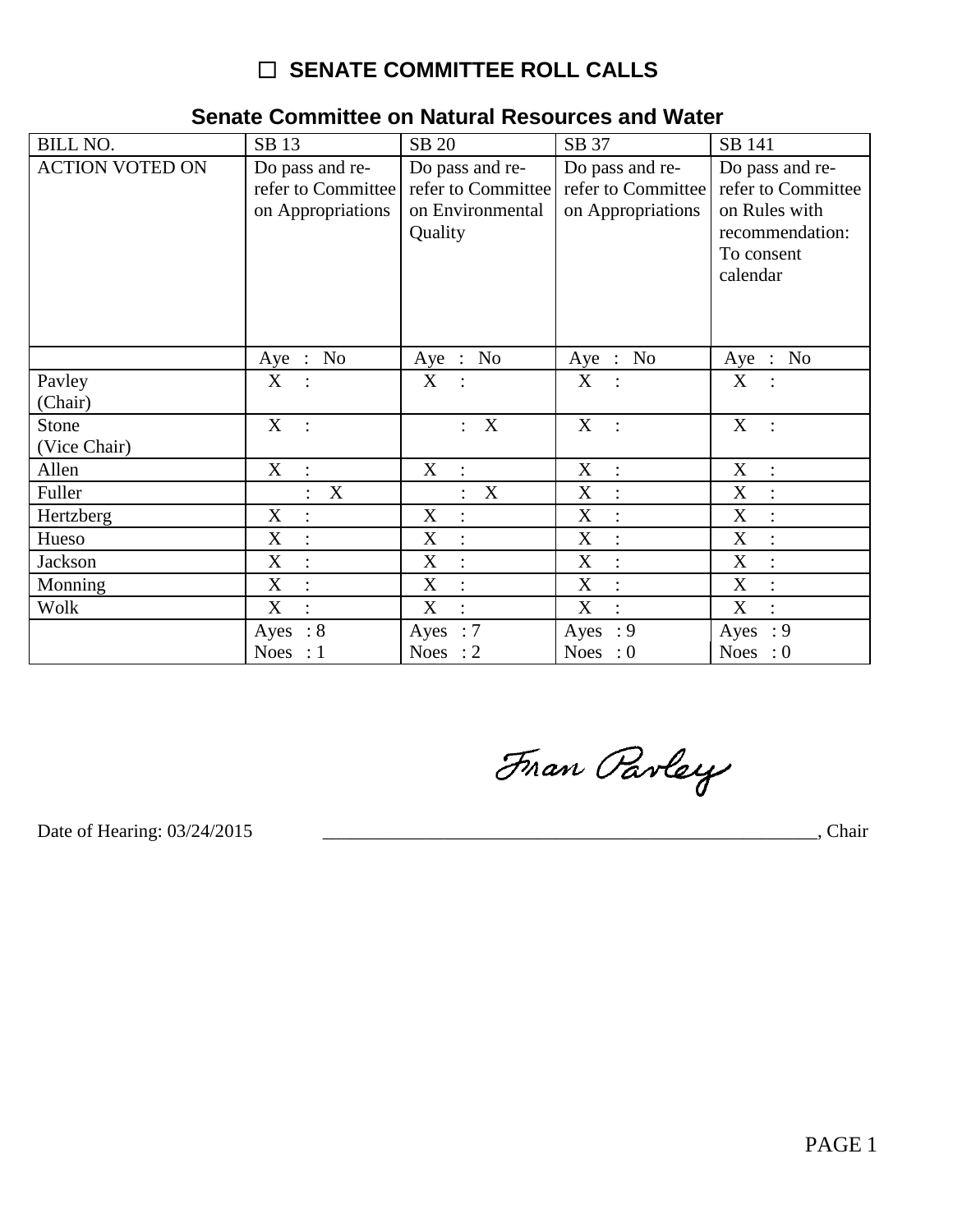## □ SENATE COMMITTEE ROLL CALLS

#### Senate Committee on Natural Resources and Water

| <b>BILL NO.</b>        | SB 144                                                     | SB 173                                                     | SB 173                              | SB 198                                      |
|------------------------|------------------------------------------------------------|------------------------------------------------------------|-------------------------------------|---------------------------------------------|
| <b>ACTION VOTED ON</b> | Do pass and re-<br>refer to Committee<br>on Appropriations | Do pass and re-<br>refer to Committee<br>on Appropriations | Reconsideration<br>granted          | Do pass and re-<br>refer to<br>Committee on |
|                        | with                                                       |                                                            |                                     | Governance and                              |
|                        | recommendation:<br>To consent                              |                                                            |                                     | Finance                                     |
|                        | calendar                                                   |                                                            |                                     |                                             |
|                        |                                                            |                                                            |                                     |                                             |
|                        |                                                            | <b>FAILED</b><br><b>PASSAGE</b>                            |                                     | <b>FAILED</b><br><b>PASSAGE</b>             |
|                        |                                                            |                                                            |                                     |                                             |
|                        | Aye : No                                                   | Aye : No                                                   | Aye : No                            | Aye : No                                    |
| Pavley                 | X                                                          | $\mathbf X$<br>$\mathbf{.}$                                | $\mathbf X$                         | X                                           |
| (Chair)                |                                                            |                                                            |                                     |                                             |
| Stone                  | $\mathbf X$<br>$\ddots$                                    | X<br>$\ddots$                                              | X<br>$\mathbb{R}$                   | X<br>$\cdot$ :                              |
| (Vice Chair)           |                                                            |                                                            |                                     |                                             |
| Allen                  | $\mathbf X$<br>$\therefore$                                | X<br>$\ddot{\cdot}$                                        | $\mathbf X$<br>$\mathbb{R}^2$       | X                                           |
| Fuller                 | $\mathbf X$<br>$\ddot{\cdot}$                              | X<br>$\ddot{\cdot}$                                        | X<br>$\mathcal{L}$                  | X<br>$\ddot{\cdot}$                         |
| Hertzberg              | X<br>$\ddot{\cdot}$                                        | $\mathbf X$                                                | $\mathbf X$<br>$\ddot{\cdot}$       | X                                           |
| Hueso                  | X<br>$\ddot{\cdot}$                                        | $\mathbf X$                                                | $\mathbf X$<br>$\ddot{\cdot}$       | $\mathbf X$                                 |
| Jackson                | X<br>$\ddot{\cdot}$                                        | $\mathbf X$                                                | $\mathbf X$<br>$\ddot{\phantom{a}}$ | $\mathbf X$                                 |
| Monning                | $\boldsymbol{\mathrm{X}}$                                  | $\mathbf X$                                                | X                                   | X                                           |
| Wolk                   | X                                                          | $\mathbf X$<br>$\vdots$                                    | X                                   | $\mathbf X$                                 |
|                        | : 9<br>Ayes                                                | : 2<br>Ayes                                                | : 9<br>Ayes                         | $\therefore$ 2<br>Ayes                      |
|                        | Noes : $0$                                                 | <b>Noes</b><br>$\therefore 7$                              | Noes : $0$                          | Noes : $7$                                  |

Fran Parley

Date of Hearing: 03/24/2015

Chair (Chair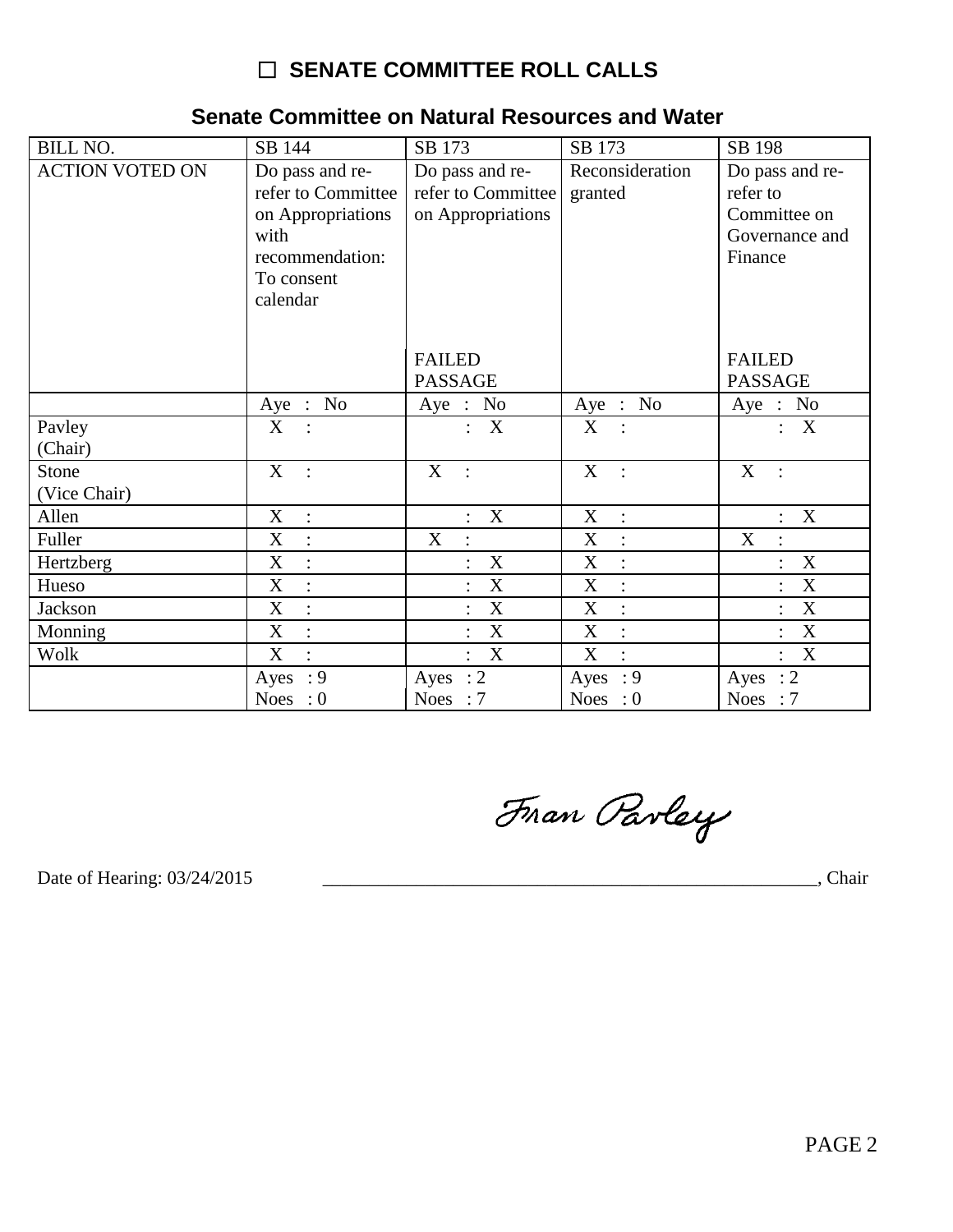# □ SENATE COMMITTEE ROLL CALLS

### Senate Committee on Natural Resources and Water

| <b>BILL NO.</b>        | SB 198                                      | SB 204                                      | SB 208                                | SB 209                            |
|------------------------|---------------------------------------------|---------------------------------------------|---------------------------------------|-----------------------------------|
| <b>ACTION VOTED ON</b> | Reconsideration                             | Do pass and re-                             | Do pass and re-                       | Do pass and re-                   |
|                        | granted                                     | refer to Committee                          | refer to Committee                    | refer to Committee                |
|                        |                                             | on Appropriations                           | on Environmental                      | on Appropriations                 |
|                        |                                             |                                             | Quality                               |                                   |
|                        |                                             |                                             |                                       |                                   |
|                        |                                             |                                             |                                       |                                   |
|                        |                                             |                                             |                                       |                                   |
|                        |                                             |                                             |                                       |                                   |
|                        | Aye : No                                    | Aye : No                                    | Aye : No                              | Aye : No                          |
| Pavley                 | X                                           | X                                           | X                                     | X                                 |
| (Chair)                |                                             |                                             |                                       |                                   |
| Stone                  | X<br>$\cdot$ :                              | X<br>$\sim$ 1                               | X<br>$\mathbf{L}$                     | X<br>$\ddot{\cdot}$               |
| (Vice Chair)           |                                             |                                             |                                       |                                   |
| Allen                  | X<br>$\therefore$                           | X<br>$\ddot{\cdot}$                         | X<br>$\ddot{\phantom{1}}$ :           | X<br>$\mathbb{R}^2$               |
| Fuller                 | X<br>$\ddot{\cdot}$                         | X                                           | X<br>$\ddot{\phantom{a}}$             | X<br>$\ddot{\cdot}$               |
| Hertzberg              | $\boldsymbol{\mathrm{X}}$<br>$\ddot{\cdot}$ | X<br>$\ddot{\phantom{a}}$                   | $\boldsymbol{X}$<br>$\vdots$          | X<br>$\ddot{\cdot}$               |
| Hueso                  | $\boldsymbol{\mathrm{X}}$                   | X                                           | $\boldsymbol{\mathrm{X}}$<br>$\vdots$ | X<br>$\ddot{\cdot}$               |
| Jackson                | X<br>$\ddot{\cdot}$                         | $\boldsymbol{\mathrm{X}}$<br>$\ddot{\cdot}$ | $\mathbf X$<br>$\vdots$               | X<br>$\ddot{\cdot}$               |
| Monning                | X<br>$\ddot{\cdot}$                         | X<br>$\ddot{\cdot}$                         | X<br>$\ddot{\cdot}$                   | X<br>$\therefore$                 |
| Wolk                   | X<br>$\ddot{\cdot}$                         | X<br>$\ddot{\cdot}$                         | X<br>$\ddot{\cdot}$                   | $X_{\mathcal{E}}$<br>$\therefore$ |
|                        | : 9<br>Ayes                                 | Ayes : $8$                                  | Ayes : $7$                            | Ayes : $7$                        |
|                        | <b>Noes</b><br>$\cdot 0$                    | <b>Noes</b><br>$\therefore$ 1               | <b>Noes</b><br>$\therefore$ 2         | Noes : $2$                        |

Fran Parley

Date of Hearing: 03/24/2015

, Chair